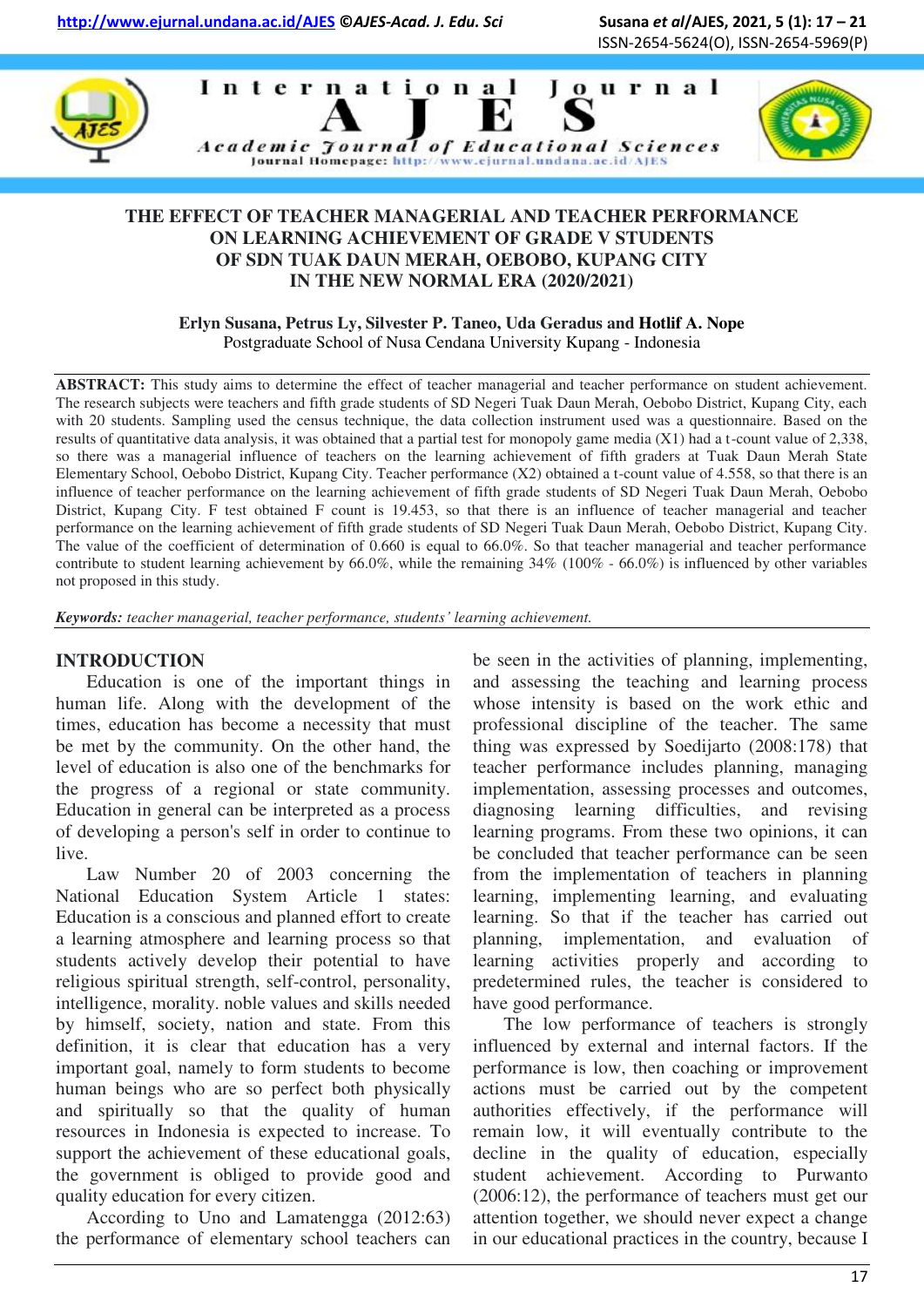strongly believe that teachers are the determining factor in the success of education according to Uno and (Ama Tengga (2012: 63).

Currently the world is in shock by the corona virus outbreak, and the Indonesian government has taken a policy to break the chain of transmission of COVID-19. Almost all fields experienced a drastic decline starting from Religion, Economics, Education, Health, and all sectors. Therefore, the main policy is to prioritize the people to work, worship, and study at home (Work From Home / WFH). This is an illustration of the values that occurred in the transitional conditions in 2019 and 2020.

The results of the UNESCO Meter survey (Survey-Measurement, Taining-Research) stated that the COVID-19 pandemic threatened 577,305,660 students from pre-primary to high school education and 86,034,287 students in higher education worldwide. Like the policy steps that have been taken by various countries affected by the COVID-19 disease, Indonesia has closed all educational activities. With this, our education is very hampered by government regulations, because there are several obstacles related to distance learning or online learning. Or learn from house to house with parental assistance.

At the primary, secondary, and upper education levels, the distance learning process encountered many obstacles. Learners from families who don't have internet access or even don't have cellphones, will miss learning when learning assignments are delivered via WhatsApp or other applications. In response to the current conditions, schools have adopted an internal policy of giving assignments in the form of working papers, always keeping their distance. In addition, another impact that is felt by students from studying at home is that the lesson load is too much, and students are required to be able to pay attention to the subject matter itself. Even if you are given free time to discuss and ask questions on WhatsApp, it is not enough and is not free because you cannot interact like this happens, it will also allow some parents to be stressed in accompanying their children at home. Psychologically it will lead to the character of students who are different from the learning outcomes in school institutions.

As a leader in the class, the teacher seeks to motivate students and instill good values that must be believed and applied by students, while as a manager in the classroom, the teacher is tasked with managing the class in order to produce work productivity, efficiency, on time, and the quality of learning activities.

In this case the teacher has a big challenge on how to control the behavior of students so that they are actively involved in the learning process, condition a conducive classroom environment, build positive classroom interactions, encourage students to be responsible for their behavior, and develop self-management skills related to habits. good work, as well as developing positive social behavior to achieve learning objectives.

Based on observations at SD Negeri Tuak Daun Merah, Oebobo District, Kupang City, which were conducted prior to the study, several problems were found related to classroom management on students' learning motivation. This can be seen from the arrangement of the study room which has not been so good. The placement of educational media is less strategic so that not all students can see it easily. In addition, classroom management problems can also be seen from the existence of several forms of interaction in the classroom that are not very good, including the lack of familiarity between teachers and students and students with students.

Associated with learning activities, it is still found the behavior of students who are less cooperative towards learning. Even some students sometimes become the pioneer of chaos in class. Students sometimes take advantage of the teacher's negligence to do deviant things. This can be seen from the unfavorable atmosphere in the classroom when the teacher is not around. Observations made on teachers also found that sometimes teachers pay less attention to classroom management activities, teachers think that classroom management is important, but sometimes it is difficult to do so. There are several obstacles, including the fact that the school has not been able to provide facilities that suit the needs of students, so what is used is only modest. In addition, most of the teachers also did not really do class management because they were considered to be troublesome and time-consuming.

#### **METHODS**

This study uses quantitative research methods. The method of analysis is by analyzing quantitative data which is clarified by research results in the form of data and information about the problems discussed. Quantitative research with descriptive format aims to explain, summarize various conditions, various situations, or various variables that arise in research (Sanapiah, 2010:67).

This research was conducted through four stages, namely survey, field preparation, data collection and data processing. At the survey stage, the research observes problems that exist in teacher management and teacher performance on the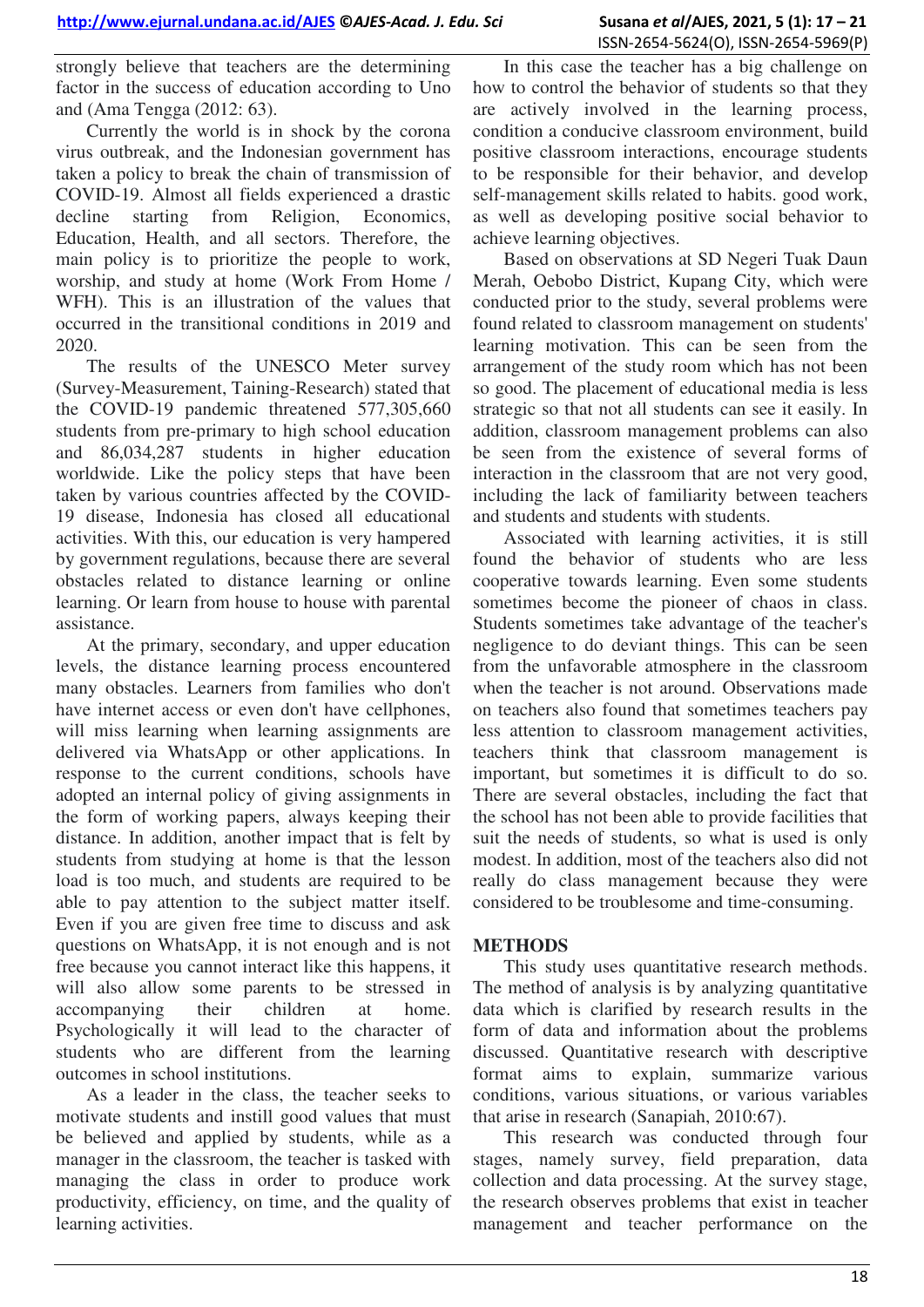learning achievement of fifth grade students at Tuak Daun Merah State Elementary School, Oebobo District, Kupang City in the new normal era (2020/2021). The second stage is preparation to the field, the researcher prepares a proposal that will be in the seminar, then it is corrected and approved to be able to go into the field. The third stage is data collection, research begins to go into the field to get data and information. Research informants interviewed were teachers and students of class V SD Negeri Tuak Daun Merah, Oebobo District, Kupang City in the new normal era (2020/2021). The last stage of data processing (test data) on the questionnaire which is the research instrument and also test the data on each variable. In data processing, the researcher compares, examines and analyzes the data obtained in the field with theories to draw conclusions.

#### **RESULTS AND DISCUSSION**

**Partially Significant Influence of Teacher Managerial on Learning Achievement of Vth Grade Students of SD Negeri Tuak Daun Merah, Oebobo, Kupang City.** 

From the research conducted on 20 teachers of SD Negeri Tuak Daun Merah, Oebobo District, Kupang City, the results related to teacher managerial  $(X1)$  are as follows: (1) the normality test (Kolmogrov Smirnov test) conducted on respondents shows that managerial teachers get points equal to 0.200 means that the managerial teacher has a sufficient level of significance  $($  > 0.05) so it can be concluded that the managerial teacher (X1) is normally distributed. (2) linearity test obtained a significance value of 0.476. (3) the data multicollinearity test obtained a tolerance value of 0.477 0.10. (4) the partial test (t test) obtained a value of 2,338 so as to produce H1 (hypothesis 1) "there is a positive managerial influence on the learning achievement of fifth grade students of SD Negeri Tuak Daun Merah, Oebobo District, Kupang City".

The statement of the first hypothesis (H1) that there is a positive managerial influence of teachers on the learning achievement of fifth graders at SD Negeri Tuak Daun Merah, Oebobo District, Kupang City is proven. This can be shown by a significance value of 0.03 which is smaller than 0.05 and a regression coefficient value of 0.479. So it can be concluded that the better the teacher's managerial, the better the student's learning achievement.

## **Partially Significant Influence of Teacher Performance on Learning Achievement of V th Grade Students at SD Negeri Tuak Daun Merah, Oebobo, Kupang City**

From the research conducted on 20 teachers of SD Negeri Tuak Daun Merah, Oebobo District, Kupang City, the results related to teacher performance  $(X2)$  are as follows: (1) the normality test (Kolmogrov Smirnov test) conducted on respondents shows that teacher performance gets points of 0.200 means that the teacher's performance has a sufficient level of significance  $(> 0.05)$  so it can be concluded that the teacher's performance (X2) is normally distributed. (2) linearity test obtained a significance value of 0.476. (3) the data multicollinearity test obtained a tolerance value of 0.477 0.10. (4) partial test (t test) obtained a value of 4.558 so as to produce H2 (hypothesis 2) "there is a positive effect of teacher performance on the learning achievement of fifth graders at SD Negeri Tuak Daun Merah, Oebobo District, Kupang City".

The second hypothesis statement (H2) that there is a positive influence on teacher performance with the learning achievement of fifth graders at Tuak Daun Merah State Elementary School, Oebobo District, Kupang City, it is proven. This can be shown by a significance value of 0.000 which is smaller than 0.05 and a regression coefficient value of 0.551. So it can be concluded that the higher the teacher's performance, the better the student's learning achievement.

## **The Significant Influence of Teacher Managerial and Teacher Performance Simultaneously on Learning Achievement of V th Grade Students at SD Negeri Tuak Daun Merah, Oebobo, Kupang City**

From the research conducted on 20 fifth grade students of SD Negeri Tuak Daun Merah, Oebobo District, Kupang City, the results related to student learning achievement (Y) are as follows: (1) the normality test (Kolmogrov Smirnov test) conducted on respondents shows that the attitude students' empathy scores 0.200 points, meaning that students' empathy attitudes have a sufficient level of significance  $(> 0.05)$  so it can be concluded that student achievement (Y) is normally distributed. (2) the linearity test of the data obtained a significant value of 0.476. As well as the results of observations by researchers on students' empathy attitudes are quite good, this can be seen by researchers during the learning process.

Teacher managerial (X1) and teacher performance (X2) together have a fairly high influence on student achievement (Y), this is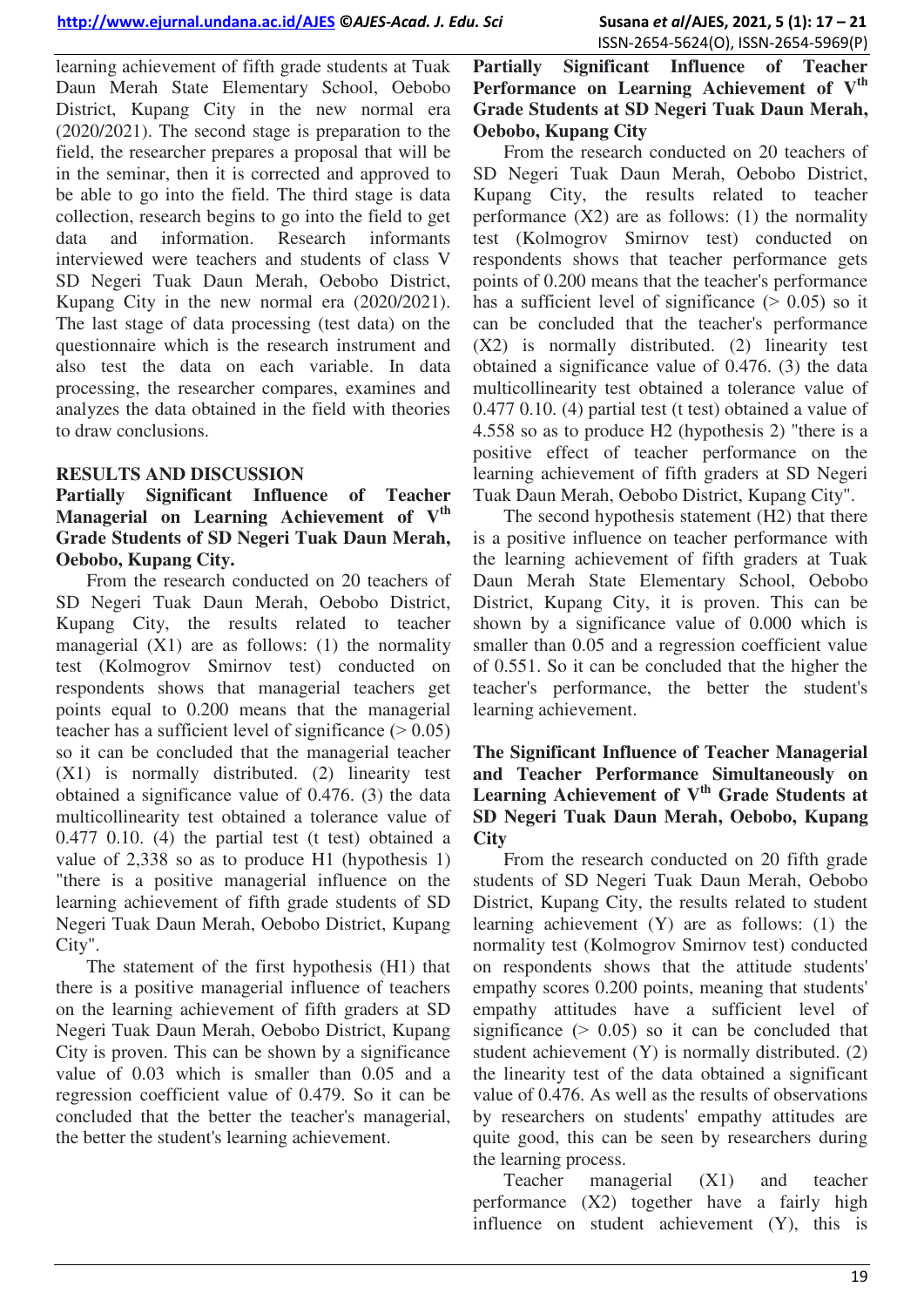indicated by the magnitude of the coefficient of determination is the magnitude of the coefficient of determination of 0.660 which is equal to 66.0%. This figure shows that simultaneously teacher managerial and teacher performance contribute to student achievement by 66.0%, while the remaining 34% (100%-66.0%) is influenced by other variables not proposed in this study.

The third hypothesis statement (H3) that there is a significant effect teacher managerial and teacher performance simultaneously on the learning achievement of fifth grade students of SD Negeri Tuak Daun Merah, Oebobo District, Kupang City. This can be tested through the calculated F value with a significance level of 0.000 which is smaller than 0.05. So it can be concluded that if the managerial teachers are getting better and supported by higher teacher performance, it will also have an impact on student learning achievement.

## **CONCLUSION AND SUGGESTION Conclusion**

Based on the results of research and discussion on teacher managerial and teacher performance on the learning achievement of fifth graders at the Tuak Daun Merah State Elementary School, Oebobo District, Kupang City in the new normal era (2020/2021), the following conclusions can be drawn:

- 1. There is a positive and significant influence on teacher managerial on student achievement at the Tuak Daun Merah State Elementary School, Oebobo District, Kupang City for the academic year 2020/2021 with a value of 2,338 with a significant level of 0.05%
- 2. There is a positive and significant influence on teacher performance on student achievement at SD Negeri Tuak Daun Merah, Oebobo District, Kupang City for the 2020/2021 academic year with a value of 4.558 with a significant level of  $0.05\%$ .
- 3. There is a positive and significant influence on teacher managerial and teacher performance on student achievement at SD Negeri Tuak Daun Merah, Oebobo District, Kupang City for the 2020/2021 academic year with a value of 19.453 with a significant level of 0.05%.

# **Suggestion**

Based on the results of research and discussion on teacher managerial and teacher performance on the learning achievement of fifth graders at the Tuak Daun Merah State Elementary School, Oebobo District, Kupang City in the new normal era (2020/2021), the researchers gave some suggestions as follows:

- 1. For teachers:
	- a. Given that managerial teachers have a significant influence on student achievement, teachers should have good performance so that students have high achievements.
	- b. Managerial teachers are very influential in the learning process as a supporter in increasing student achievement to master teaching materials through the Learning Implementation Plan (RPP) and the steps of the instrument questions as well as the attitude scale of students as students, especially focusing on Civics subjects because this lesson related to the attitudes and characteristics of students.
	- c. Researchers are highly regulated by rules that limit the time and face-to-face meetings with respondents because this research was conducted in an atmosphere in the new normal era of the Covid-19 pandemic in 2021. Therefore, in taking answers from respondents there were several meetings per face-to-face session either with teachers nor students. It's all part of the way the teacher's performance in carrying out their duties to respond more carefully.
	- d. There are many factors and triggers in success to achieve better student achievement, but teachers must be smarter in creating and playing a school institution forum as a window of knowledge transformation, between students and teachers taking place democratically and harmoniously between teachers, students and society in general. , in this case the guardian of the student who is more urgent. And the teacher must show performance by displaying the 12 components of teacher skills in action in the classroom, in the learning process every day.
- 2. For students: In an effort to improve student achievement starting from attitudes and knowledge, the teacher must continue to play a role in encouraging students' awareness to be up and enthusiastic and interested in learning every day in carrying out their sense of responsibility as students so that high dedication is formed in these students.
- 3. For school: Schools play a role as a channel for channeling motivation and a source of continuous knowledge transportation through a mature, structured and systematic teacher program plan and attracting students' interest so